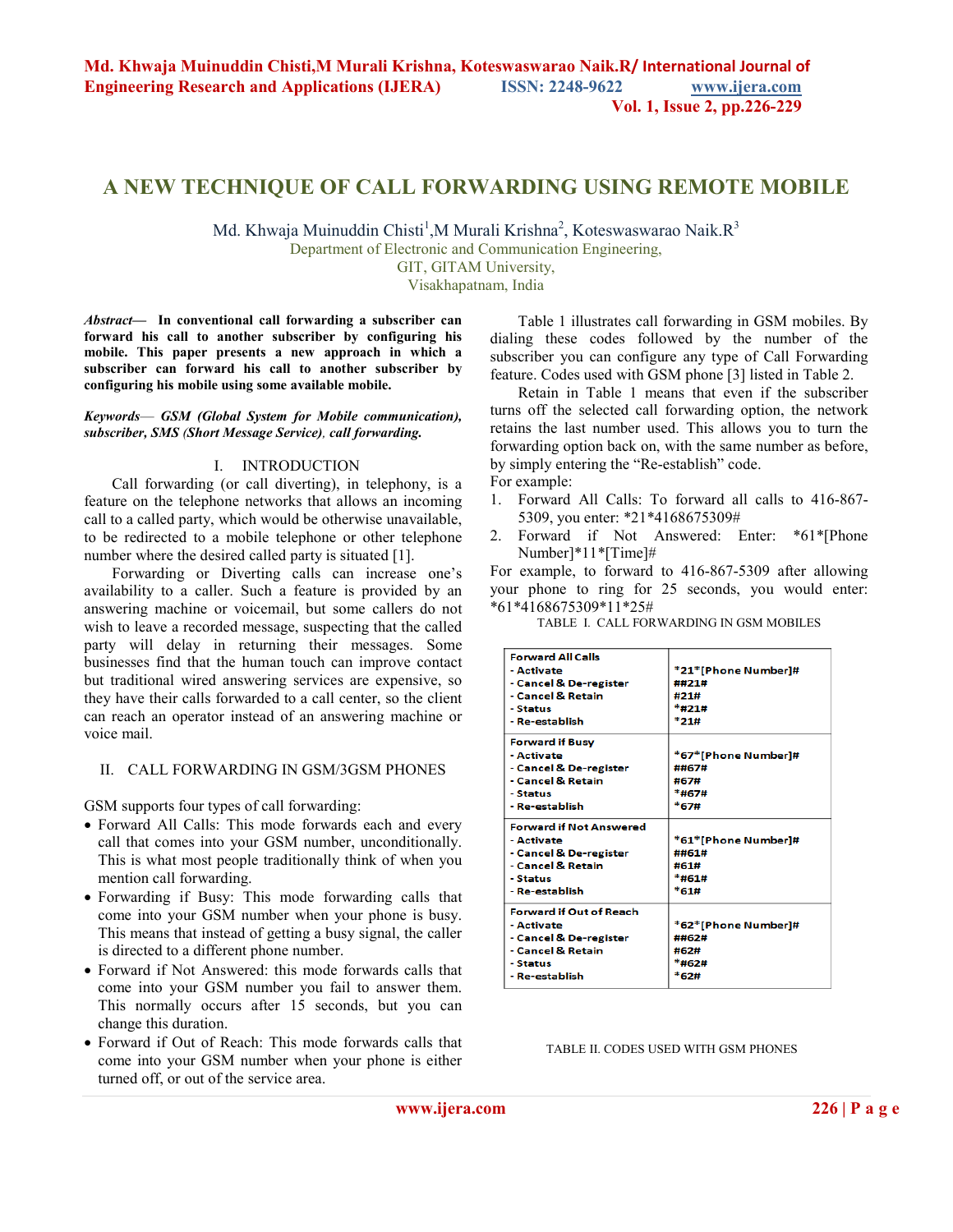# **Md. Khwaja Muinuddin Chisti,M Murali Krishna, Koteswaswarao Naik.R/ International Journal of Engineering Research and Applications (IJERA) ISSN: 2248-9622 www.ijera.com Vol. 1, Issue 2, pp.226-229**

|   | <b>Activate</b>                  |
|---|----------------------------------|
|   | <b>Check status</b>              |
| # | Cancel                           |
|   | <b>Cancel and</b><br>De-register |

#### III. NEW APPROACH IN CALL FORWARDING

The call forwarding to any mobile is done by entering. \*type of call forwarding\* number to which call is to be forwarded#. This enables the subscriber to turn on the selected call forwarding option and the network retains the number to which the call is to be forwarded. From then onwards when calls come they are forwarded to the number present in the memory. In our approach, we use this existing feature and enable the subscriber to forward his calls to anther subscriber where he can actually answer the call by configuring call forwarding from some available mobile.

This can be explained through an example: consider four people P1, P2, P3, and P4 having four mobile phones M1, M2, M3, and M4 respectively. Here we encounter two situations:

#### *Situation 1: Three phones*

Consider that P1 forgot his mobile M1 at home and he is with P2. P1 can initiate call forwarding using P2's mobile M2 by sending an SMS to M1. On receiving the SMS, M1 then sets up call forwarding feature to forward calls to M2 (Fig. 1). When someone (P3) calls M1, the calls are forwarded to Mobile M2 where P1 can actually answer the call (Fig. 2).



Fig. 1 P1 initiates call forwarding from an available mobile M2



#### *Situation 2: Four phones*

Consider another situation where P1 forgot his mobile at home and he is with P2 and both need to attend a meeting. In this case P1 can initiate call forwarding using P2's mobile M2 to forward calls to mobile M4 where P1's secretary (P4) can answer the calls (Fig. 3). So when P3 calls P1 (M1), calls are forwarded to M4 (Fig. 4).

This idea can be implemented in two steps. The first step is to per-install an application (described in the next section) on M1. The second step is to activate the call forwarding by sending an SMS/CALL or both to M1. From then onwards M1 forwards calls to specified mobile.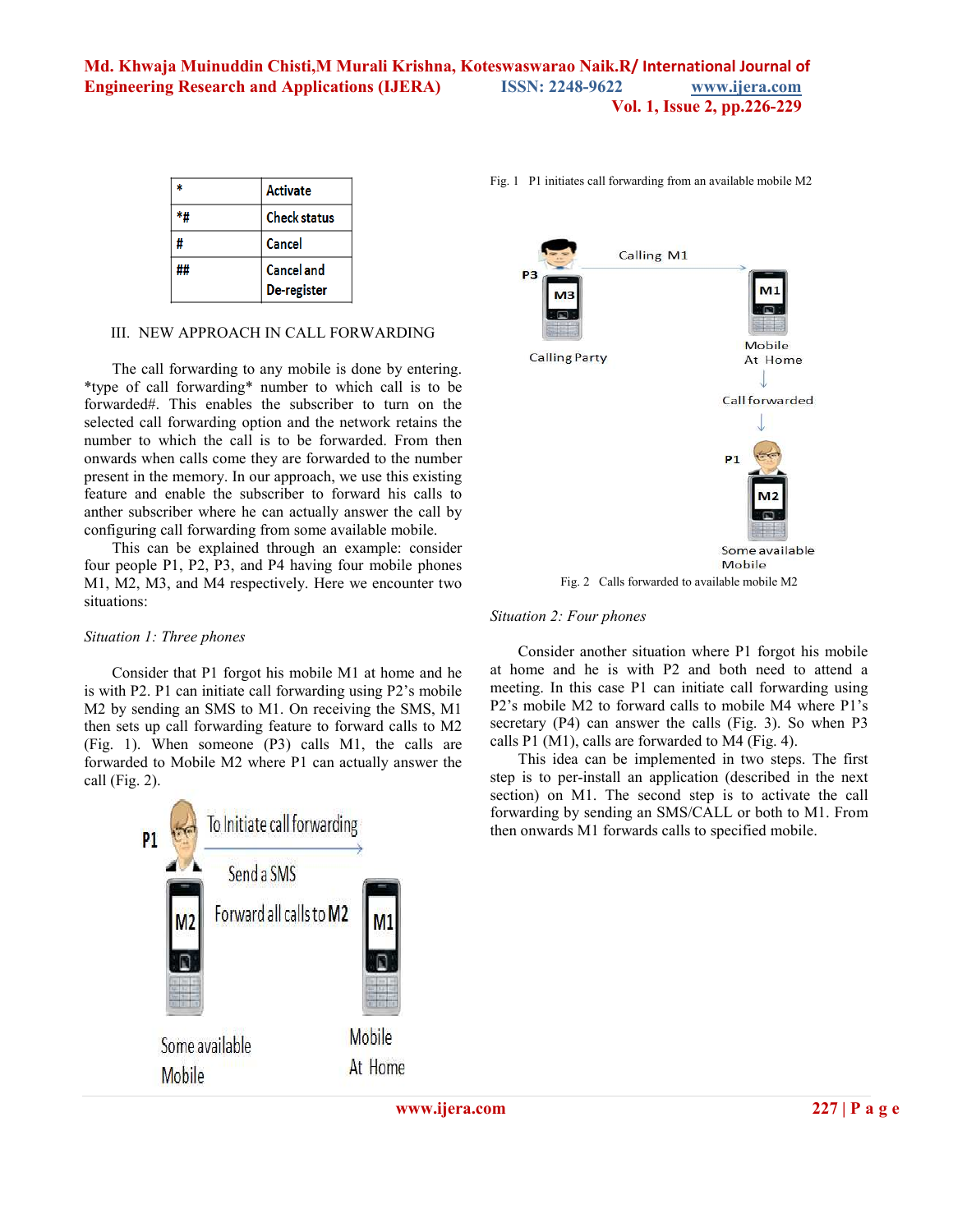# **Md. Khwaja Muinuddin Chisti,M Murali Krishna, Koteswaswarao Naik.R/ International Journal of Engineering Research and Applications (IJERA) ISSN: 2248-9622 www.ijera.com Vol. 1, Issue 2, pp.226-229**



Fig. 4 Calls forwarded to available mobile M4

# *A. SMS format*

To activate call forwarding, the subscriber needs to have some available phone from which he can send an SMS to his mobile (assuming it is not switched off). The sms must be in the format shown in Fig. 5.

Fig. 5 shows how the call forwarding is initialized by P1 using mobile M2. The first block is the command word which specifies the type of call forwarding (Fig. 5) the second block is phone number to which calls are to be forwarded and the third block is the code word of the subscriber whose calls are to be forwarded.



 $M<sub>2</sub>$ 

Fig. 5 SMS Format *B. Pre-installed Application* 

The detection of a call forwarding SMS is done by the pre-installed application in the mobile (M1) as shown in Fig 6.



Fig. 6 SMS detection at the mobile M1

This application detects and parses the incoming message and checks for the call forwarding SMS (Fig. 5) sent by actual callee (P1). If it is a call forwarding SMS then it interprets the command (Eg: \*21\*) and validates the password. If it successfully execute these steps, then it sets up the call forwarding on to the mobile (M1). The setup is done by dialing the sequence of characters (command +